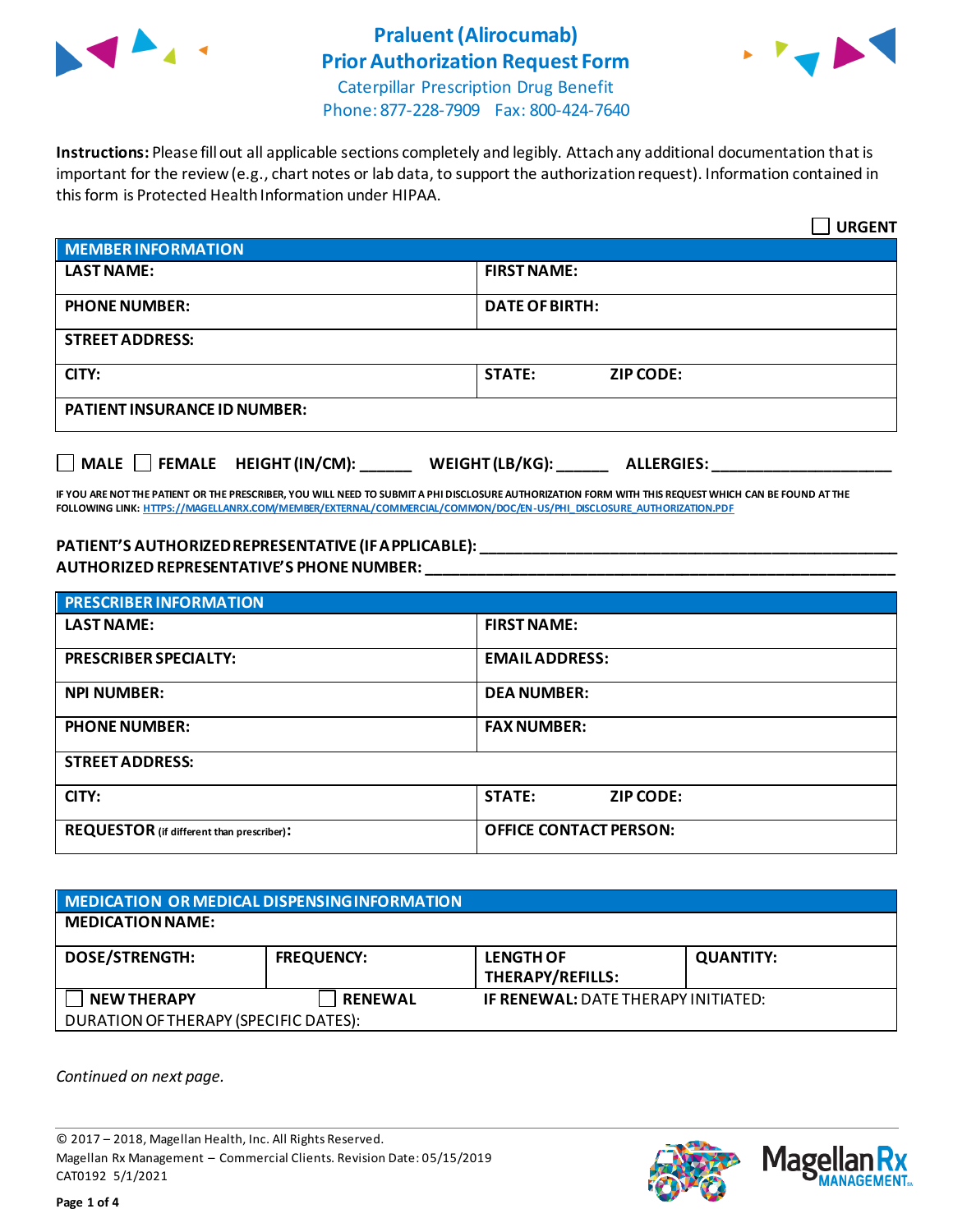

## **Praluent(Alirocumab) Prior Authorization Request Form**



Caterpillar Prescription Drug Benefit Phone: 877-228-7909 Fax: 800-424-7640

| <b>MEMBER'S LAST NAME:</b> THE MEMBER'S LAST NAME:                                                                                                                                                                                                   | <b>MEMBER'S FIRST NAME:</b>                                                                                  |                                                       |  |  |
|------------------------------------------------------------------------------------------------------------------------------------------------------------------------------------------------------------------------------------------------------|--------------------------------------------------------------------------------------------------------------|-------------------------------------------------------|--|--|
|                                                                                                                                                                                                                                                      | 1. HAS THE PATIENT TRIED ANY OTHER MEDICATIONS FOR THIS CONDITION? IF YES (if yes, complete below)           | $\blacksquare$ NO                                     |  |  |
| <b>MEDICATION/THERAPY (SPECIFY</b><br>DRUG NAME AND DOSAGE):                                                                                                                                                                                         | <b>DURATION OF THERAPY (SPECIFY</b><br>DATES):                                                               | <b>RESPONSE/REASON FOR</b><br><b>FAILURE/ALLERGY:</b> |  |  |
| <b>2. LIST DIAGNOSES:</b>                                                                                                                                                                                                                            |                                                                                                              | <b>ICD-10:</b>                                        |  |  |
| □ Clinical atherosclerotic cardiovascular disease<br>□ Heterozygous familial hypercholesterolemia (HeFH)<br>$\Box$ homozygous familial hypercholesterolemia(HoFH)<br>□ Other diagnosis: ___________________ICD-10 Code(s): _________________________ |                                                                                                              |                                                       |  |  |
| PRIOR AUTHORIZATION.                                                                                                                                                                                                                                 | 3. REQUIRED CLINICAL INFORMATION: PLEASE PROVIDE ALL RELEVANT CLINICAL INFORMATION TO SUPPORT A              |                                                       |  |  |
| For all diagnoses, answer the following:<br>Will drug be used as part of a clinical trial? $\Box$ Yes $\Box$ No                                                                                                                                      |                                                                                                              |                                                       |  |  |
|                                                                                                                                                                                                                                                      | Will Praluent be used as an adjunct to a low-fat diet and exercise? $\Box$ Yes $\Box$ No                     |                                                       |  |  |
| Is Praluent prescribed by, or in consultation with, a cardiologist, endocrinologist or neurologist? $\Box$ Yes $\Box$ No                                                                                                                             |                                                                                                              |                                                       |  |  |
|                                                                                                                                                                                                                                                      | Is the patient continuing to receive statin therapy at a maximally tolerated dose? $\Box$ Yes $\Box$ No      |                                                       |  |  |
| Will Praluent be used in combination with another proprotein convertase subtilisin/kexin type 9 (PCSK9) inhibitor,<br>Juxtapid (lomitapide), or Kynamro (mipomersen)? □ Yes □ No                                                                     |                                                                                                              |                                                       |  |  |
| Does the patient have atherosclerotic cardiovascular disease (ASCVD) that requires additional lowering of LDL-C?<br>$\square$ Yes $\square$ No                                                                                                       |                                                                                                              |                                                       |  |  |
| Has patient had a history of acute coronary syndromes, history of myocardial infarction, or unstable angina within<br>the past 12 months? $\square$ Yes $\square$ No Please provide chart documentation.                                             |                                                                                                              |                                                       |  |  |
| For heterozygous familial hypercholesterolemia (HeFH), also answer the following:<br>Has there been genetic confirmation of the diagnosis through a mutation identified in the LDL receptor, ApoB or<br>PCSK9? □ Yes □ No                            |                                                                                                              |                                                       |  |  |
|                                                                                                                                                                                                                                                      | If Yes, does the patient have an untreated/ pre-treatment LDL-C greater than 190 mg/dL? $\Box$ Yes $\Box$ No |                                                       |  |  |
| Is there documented evidence of tendinous xanthomas in the patient and/or first-degree relative, and/or second-<br>degree relative?<br>$\square$ Yes $\square$ No                                                                                    |                                                                                                              |                                                       |  |  |
| If Yes, is the individual with tendinous xanthomas 18 years of age or older with an untreated/pre-treatment LDL-C<br>greater than 190 mg/mL? $\Box$ Yes $\Box$ No                                                                                    |                                                                                                              |                                                       |  |  |





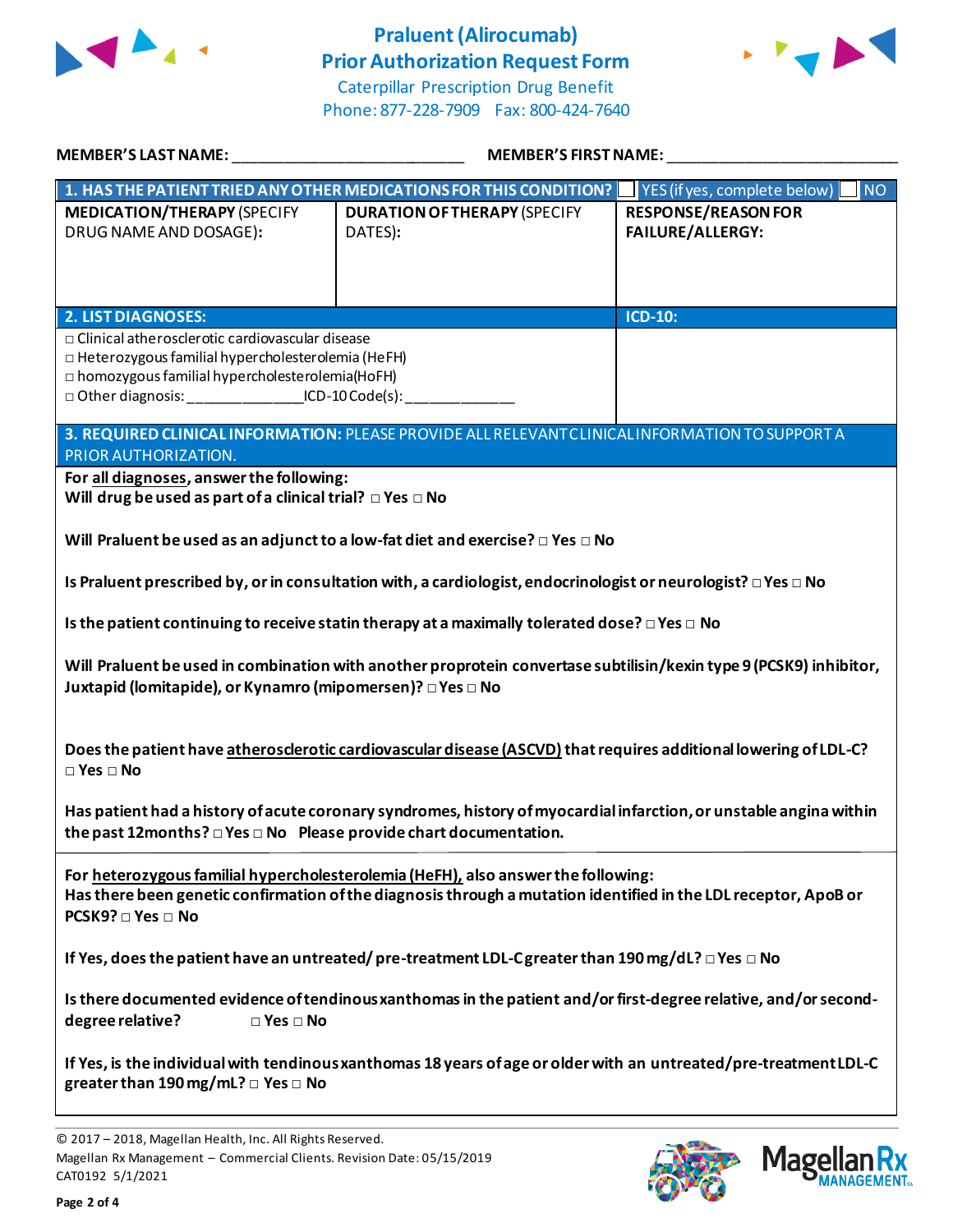



**MEMBER'S LAST NAME:** \_\_\_\_\_\_\_\_\_\_\_\_\_\_\_\_\_\_\_\_\_\_\_\_\_\_\_ **MEMBER'S FIRST NAME:** \_\_\_\_\_\_\_\_\_\_\_\_\_\_\_\_\_\_\_\_\_\_\_\_\_\_\_

**Was the patient assessed w ith the Dutch Lipid Clinic Netw ork diagnostic criteria and found to have a cumulative score greater than or equal to 9 points (i.e., definite FH)? □ Yes □ No (If Yes, please submit calculation with final score)**

**For homozygous familial hypercholesterolemia (HoFH):**

**Does patient have one of the following?:** *Please submit genetic/laboratory reports(and/or chart documents).*

**□ Documented homozygous or compound heterozygous mutations in both low-density lipoprotein receptor (LDLR) alleles.**

**□ Presence of homozygous or compound heterozygous mutations in apolipoprotein B (APOB), proprotein convertase subtilisin/kexin type 9 (PCSK9), or low-density lipoprotein receptor adaptor protein 1 (LDLRAP1) alleles □ Presence of double heterozygous mutations, (i.e., mutations on different genes in the LDLR, APOB, or PCSK9 alleles).**

**□ Untreated total cholesterol >500 mg/dl (12.93 mmol/l) and triglycerides <300 mg/dl (3.39 mmol/l) AND EITHER (a) OR (b): (a) both biological parents have a history of total cholesterol >250 mg/dl (6.46 mmol/l), OR (b) patient is documented to have had cutaneous or tendinous xanthoma(s) before 10 years of age.**

**Does patient have documented evidence of a null mutation in both LDLR alleles? □ Yes □ No** *Please submit genetic/laboratory reports(and/or chart documents).*

**Does the patient have a low-density lipoprotein cholesterol (LDL C) level greater than or equal to 70 mg/dl (1.81 mmol/l)? □ Yes □ No** *Please submit lab reports.*

**Reauthorization for atherosclerotic cardiovascular disease (ASCVD & heterozygous familial hypercholesterolemia (HeFH) :**

**If this is a reauthorization request, answer the following questions:**

**Has the patient been adherent to therapy and is continuing a low-fat diet and exercise regimen? □ Yes □ No**

**Is the patient continuing to receive statin therapy at a maximally tolerated dose? □ Yes □ No**

**Is Praluent prescribed by, or in consultation with, a cardiologist, endocrinologist or neurologist? □ Yes □ No**

**Will Praluent be used in combination with another PCSK9 inhibitor, Juxtapid(lomitapide) or Kynamro(mipomersen)? □ Yes □ No**

**Reauthorization for homozygous familial hypercholesterolemia (HoFH):**

**Has the patient been adherent to therapy and is continuing a low-fat diet and exercise regimen? □ Yes □ No**

**Is Praluent prescribed by, or in consultation with, a cardiologist, endocrinologist or neurologist? □ Yes □ No**

**Does patient have a sustained reduction in LDL-C levels from pre-treatment baseline? □ Yes □ No**

**Will Praluent be used in combination with another PCSK9 inhibitor, Juxtapid(lomitapide) or Kynamro(mipomersen)? □ Yes □ No**

© 2017 – 2018, Magellan Health, Inc. All Rights Reserved. Magellan Rx Management – Commercial Clients. Revision Date: 05/15/2019 CAT0192 5/1/2021